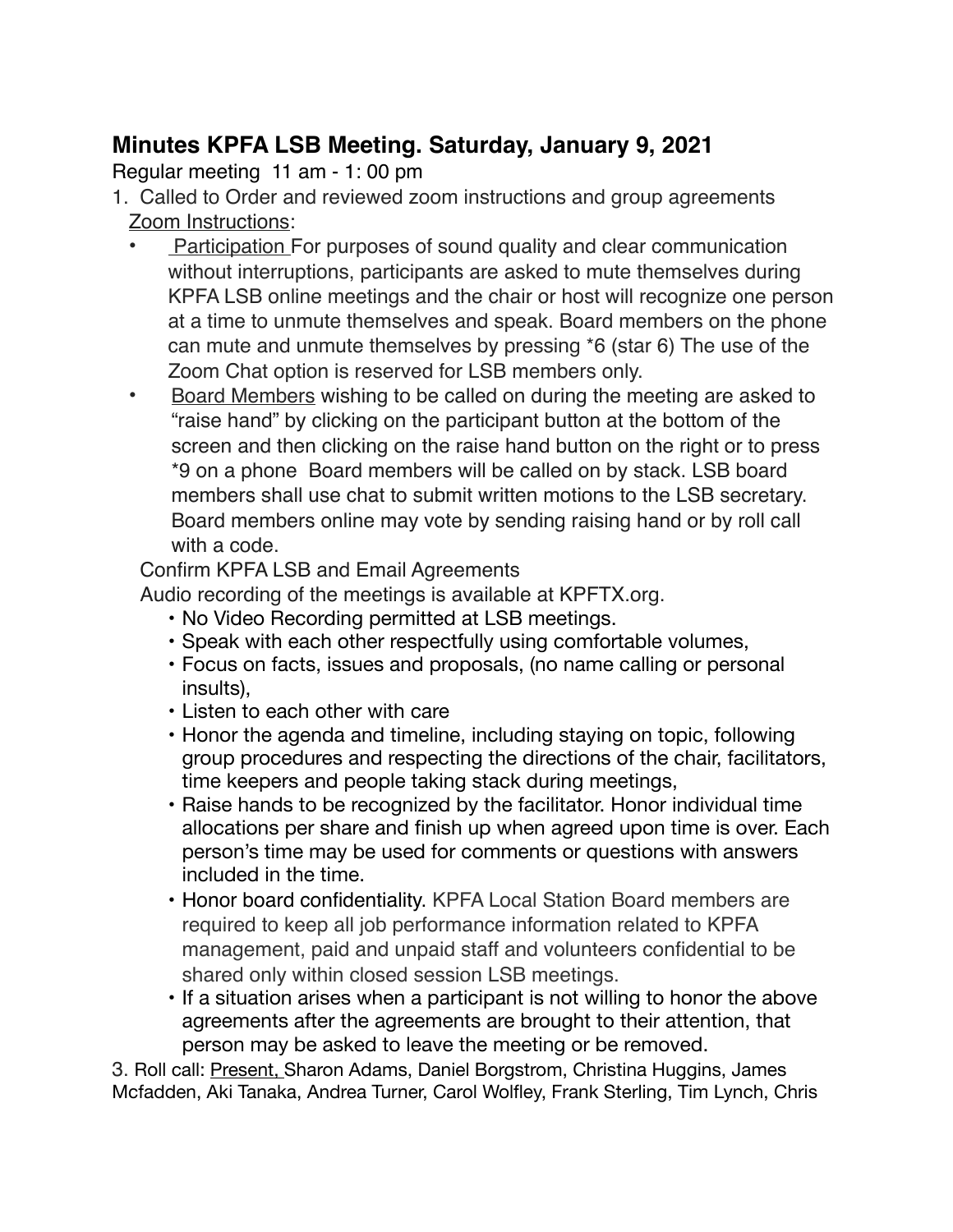Cory, Sabrina Jacobs, Darlene Pagano, Tom Voorhees, Susan da Silva, Jeannine Etter, Philip Maldari, Mark Van Landuyt, Marilyn Langlois, Lily Kimura, Christine Pepin, Shirah Dedman, Don Goldmacher, Don Macleay, Mantra Plonsey

- Approved agenda, (Motion to amend the agenda by putting Public Comments at the beginning of each meeting FAILED).
- Motion that the KPFA LSB approve the minutes for May, July, September, November and December of 2020 PASSED
- Motion to set the following dates for KPFA LSB meetings in 2021: March 20, May 15, July 17, Sept. 18, Nov. 20, Dec. 18 PASSED
- Motion to amend motion on meeting dates to have public comment at the beginning of each meeting right after roll call and before agenda review. FAILED
- Motion to amend the agenda to hear LSB and Pacifica reports after it addresses "Old Business" and "New Business" items FAILED
- 2. General Manager's Report, Revised motion

I move that we defer discussion of Quincy McCoy's report until we have had time to review the written version and prepare written questions for him.

- 3. Public Comments,
- 4. KPFA LSB Secretary and Treasurer's Reports,
- 5. PNB Reports
- 6. Unfinished Business: TABLED motions from December 19, 2020 meeting from Frank Sterling and Tabled motions from December 19, 2020 meeting from Shirah Dedman
- Old Business, Update on the loan TABLED
- Old Business, Follow-up to January staff meeting and fundraising TABLED
- Old Business, Email protocol, safety and accountability, TABLED
- Old Business, Pros and Cons of a Program Council TABLED
- 9. New Business proposals TABLED

1, that the Zoom chat not be used for side conversations and be limited to text of agenda, motions and reports.

2, that motions of censure, their rebuttals, recommendations to the national board, reports from national board meetings, financial reports, approval of prior meeting minutes and all other important items be provided in writing to all board members with sufficient lead time to read and review.

Adjourn Regular KPFA LSB meeting

Time Certain 1 PM: Delegate Assembly

to elect KPFA PNB Directors

- 1. Called to Order
- 2. Presentations by the Candidates, up to 2 minutes each.